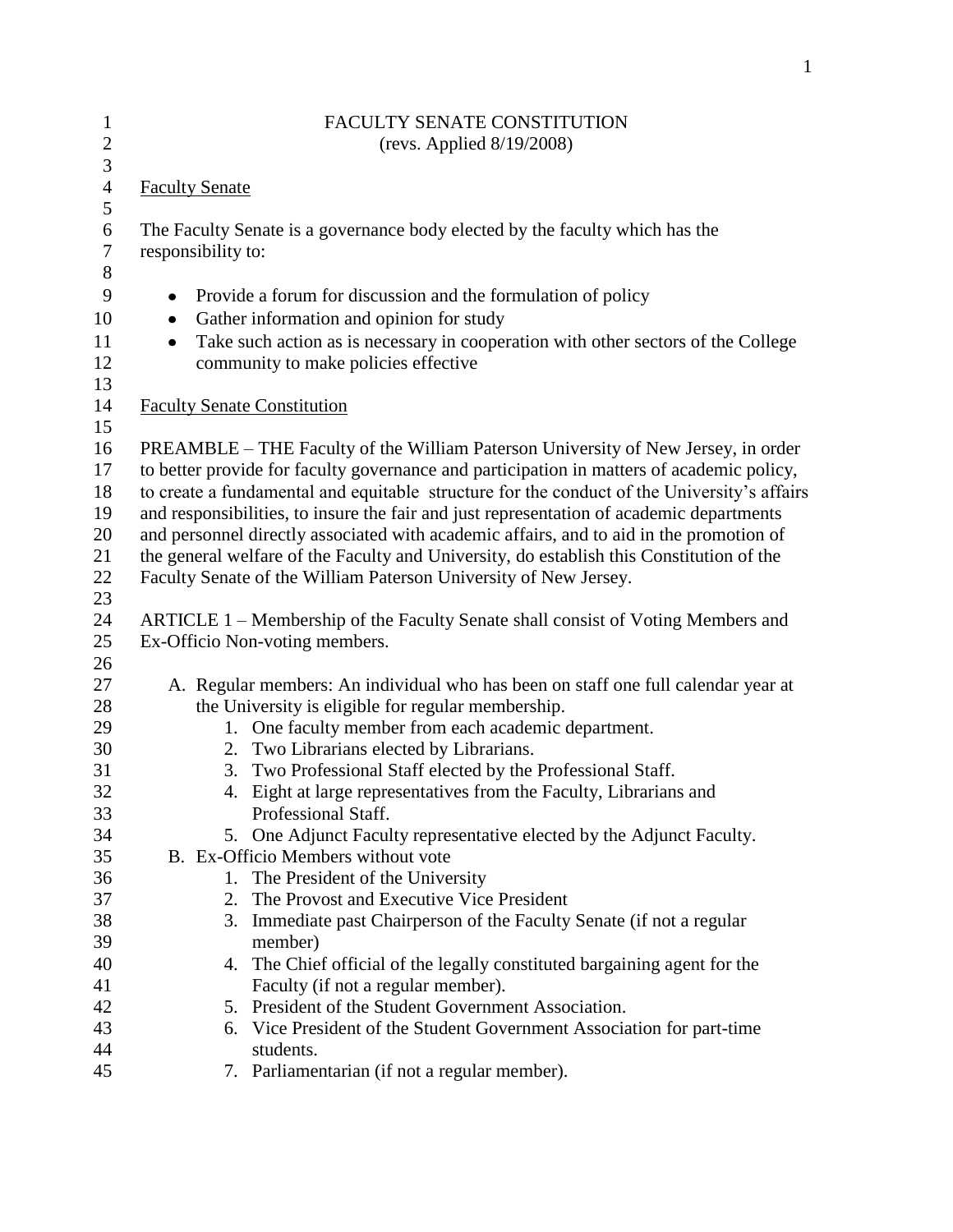| 46 |                               | C. A vacancy occurring in any category shall be filled as expeditiously as provided    |  |  |  |
|----|-------------------------------|----------------------------------------------------------------------------------------|--|--|--|
| 47 |                               | for under "Recall and Vacancies" in the Senate By-laws.                                |  |  |  |
| 48 |                               |                                                                                        |  |  |  |
| 49 | <b>ARTICLE II - Elections</b> |                                                                                        |  |  |  |
| 50 |                               |                                                                                        |  |  |  |
| 51 |                               | A. Elections Councils: there shall be an Elections Council of the Faculty Senate to    |  |  |  |
| 52 |                               | formulate and supervise election procedures consistent with Faculty Senate By-         |  |  |  |
| 53 |                               | Laws to which appeals regarding proper procedures may be made. The Council             |  |  |  |
| 54 |                               | shall rule on all such appeals.                                                        |  |  |  |
| 55 |                               | B. Calendar for Elections. All elections for the succeeding year shall be completed as |  |  |  |
| 56 |                               | provided in the Senate By-Laws.                                                        |  |  |  |
| 57 |                               | C. Recall and Vacancies of Elected Members: As provided in Senate By-Laws.             |  |  |  |
| 58 |                               |                                                                                        |  |  |  |
| 59 |                               | <b>ARTICLE III - The Terms of Office</b>                                               |  |  |  |
| 60 |                               |                                                                                        |  |  |  |
| 61 |                               | A. Regular Members. The regular members shall serve a two year term of office with     |  |  |  |
| 62 |                               | one-half of the membership to be elected each year.                                    |  |  |  |
| 63 |                               | B. The newly elected members of the Faculty Senate shall assume office at the first    |  |  |  |
| 64 |                               | Senate meeting following their election.                                               |  |  |  |
| 65 |                               |                                                                                        |  |  |  |
| 66 |                               | <b>ARTICLE IV – Functions</b>                                                          |  |  |  |
| 67 |                               |                                                                                        |  |  |  |
| 68 |                               | A. The Faculty Senate shall be the primary body to formulate and recommend             |  |  |  |
| 69 |                               | University policies. It may formulate and recommend policies on any matter of          |  |  |  |
| 70 |                               | University-wide concern other than those that deal with negotiable terms and           |  |  |  |
| 71 |                               | conditions of employment.                                                              |  |  |  |
| 72 |                               | B. In the performance of these functions, the Faculty Senate shall:                    |  |  |  |
| 73 |                               | 1. Recommend policy for degree requirements and the procedures for                     |  |  |  |
| 74 |                               | inaugurating, changing, or terminating programs.                                       |  |  |  |
| 75 |                               | 2. Recommend patterns of and responsibilities for self-government by                   |  |  |  |
| 76 |                               | schools and departments.                                                               |  |  |  |
| 77 |                               | 3. Recommend policy regarding admissions and academic standards.                       |  |  |  |
| 78 |                               | 4. Recommend policy for intracollegiate and intercollegiate programs and               |  |  |  |
| 79 |                               | activities.                                                                            |  |  |  |
| 80 |                               | 5. Recommend policy concerning the construction of the Calendar of the                 |  |  |  |
| 81 |                               | University.                                                                            |  |  |  |
| 82 |                               | 6. Participate in the budgetary process by assessing priorities and making             |  |  |  |
| 83 |                               | recommendations to ensure conformity with goals of the University.                     |  |  |  |
| 84 |                               | Participate in the formulation of long-ranges master plans and policies for<br>7.      |  |  |  |
| 85 |                               | campus buildings, physical facilities and the allocation of space.                     |  |  |  |
| 86 |                               |                                                                                        |  |  |  |
| 87 |                               | 8. Participate in the formulation of long-range master plans and policies of           |  |  |  |
|    |                               | the University.                                                                        |  |  |  |
| 88 |                               | 9. Participate in the selection of policies governing the employment process.          |  |  |  |
| 89 |                               | 10. Participate in the selection of the principal officers of the University.          |  |  |  |
| 90 |                               | 11. Participate in the formulation of policies related to the naming of buildings      |  |  |  |
| 91 |                               | and facilities and the awarding of University prizes and honors, including             |  |  |  |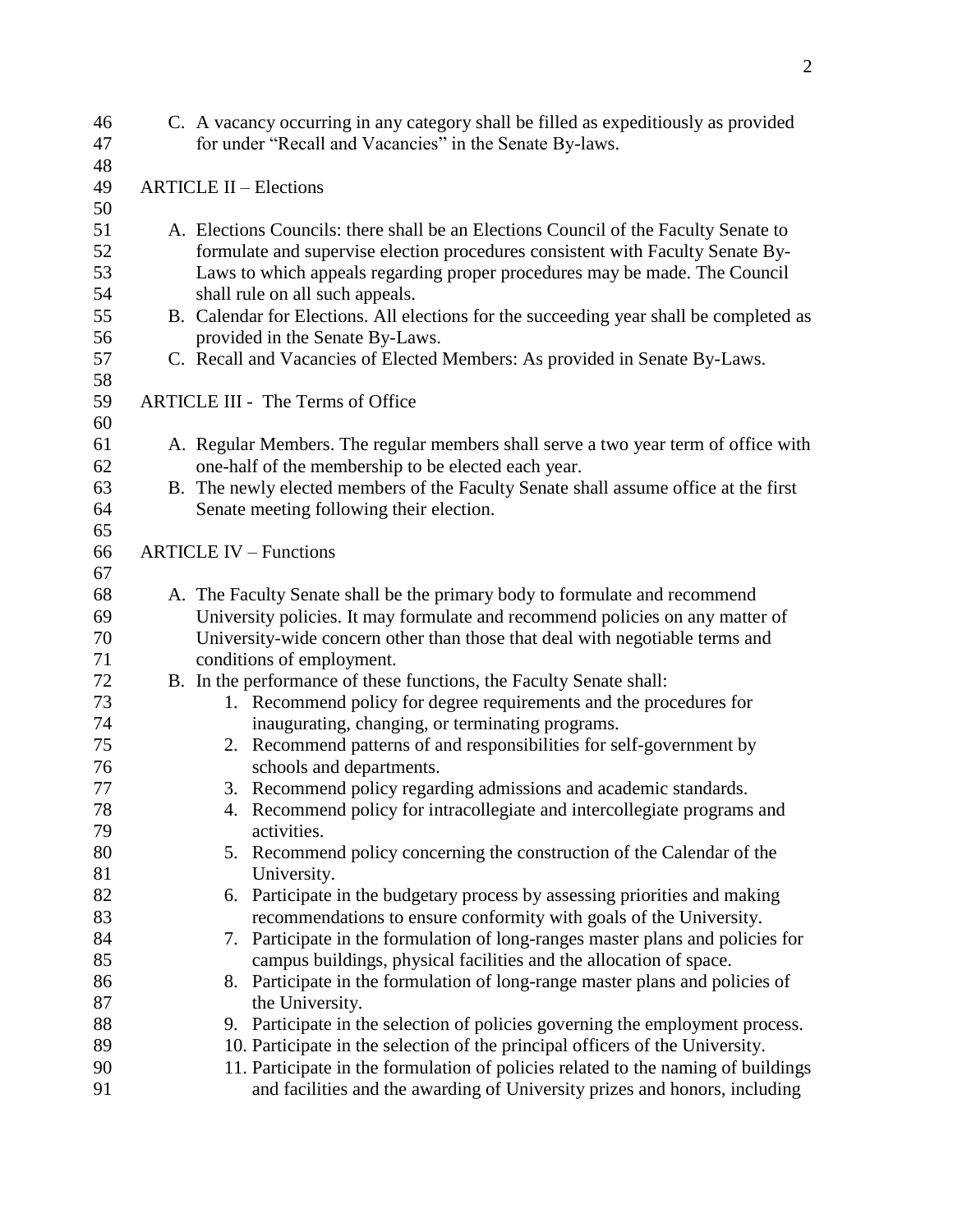| 92         | recommendations for emeritus status, and assist the Board of Trustees in                      |
|------------|-----------------------------------------------------------------------------------------------|
| 93         | the selection of recipients of such prizes and honors.                                        |
| 94         | 12. Participate in the formulation of policies governing the University's                     |
| 95         | relations with outside agencies for research, instruction, services, and                      |
| 96         | related purposes.                                                                             |
| 97         | 13. Participate in the formulation of policies for cooperative and mutually                   |
| 98         | beneficial relations with neighboring communities and with other Colleges                     |
| 99         | and Universities, both domestic and foreign.                                                  |
| 100        |                                                                                               |
| 101        | ARTICLE V - Officers of the Senate                                                            |
| 102        |                                                                                               |
| 103        | A. At a special organizational meeting immediately following the annual election,             |
| 104        | the newly constituted Senate shall elect from among its voting members a                      |
| 105        | Chairperson, a Vice-Chairperson, and a Secretary.                                             |
| 106        | B. Chairperson                                                                                |
| 107        | 1. Shall be elected by closed ballot for a one-year term from and by voting                   |
| 108        | members of the Senate.                                                                        |
| 109        | 2. Shall:                                                                                     |
| 110        | Call and conduct meetings of the Senate and its Executive<br>a.                               |
| 111        | Committee.                                                                                    |
| 112        | b. Provide agenda for these meetings.                                                         |
| 113        | c. Appoint the convener of Senate committees and councils (unless                             |
| 114        | otherwise provided for in the Senate By-Laws).                                                |
| 115        | d. Perform the duties commonly associated with executive                                      |
| 116        | leadership within the jurisdiction and declared policies of the                               |
| 117        | Senate.                                                                                       |
| 118<br>119 | e. Supervise necessary correspondence.<br>f.                                                  |
| 120        | Distribute to all Professional Staff the Chairperson's report and a                           |
| 121        | summary of all actions taken by the Senate, together with the<br>agenda for the next meeting. |
| 122        | C. Vice Chairperson                                                                           |
| 123        | 1. Shall be elected by closed ballot for one-year terms from and by voting                    |
| 124        | members of the Senate.                                                                        |
| 125        | Shall perform the duties of the Chairperson in the absence or incapacity of<br>2.             |
| 126        | the chairperson.                                                                              |
| 127        | Shall serve as liaison officer with Senate Committees and Councils.<br>3.                     |
| 128        | D. Secretary                                                                                  |
| 129        | 1. Shall be elected by closed ballot for one-year terms from and by voting                    |
| 130        | members of the Senate.                                                                        |
| 131        | 2. Shall:                                                                                     |
| 132        | Keep minutes of the Senate and the Executive Committee and<br>a.                              |
| 133        | distribute these minutes to the Board of Trustees, President of the                           |
| 134        | University, all the Vice Presidents, Deans and Directors, Faculty                             |
| 135        | and Professional Staff.                                                                       |
| 136        | b. Keep the official list of the Senate membership.                                           |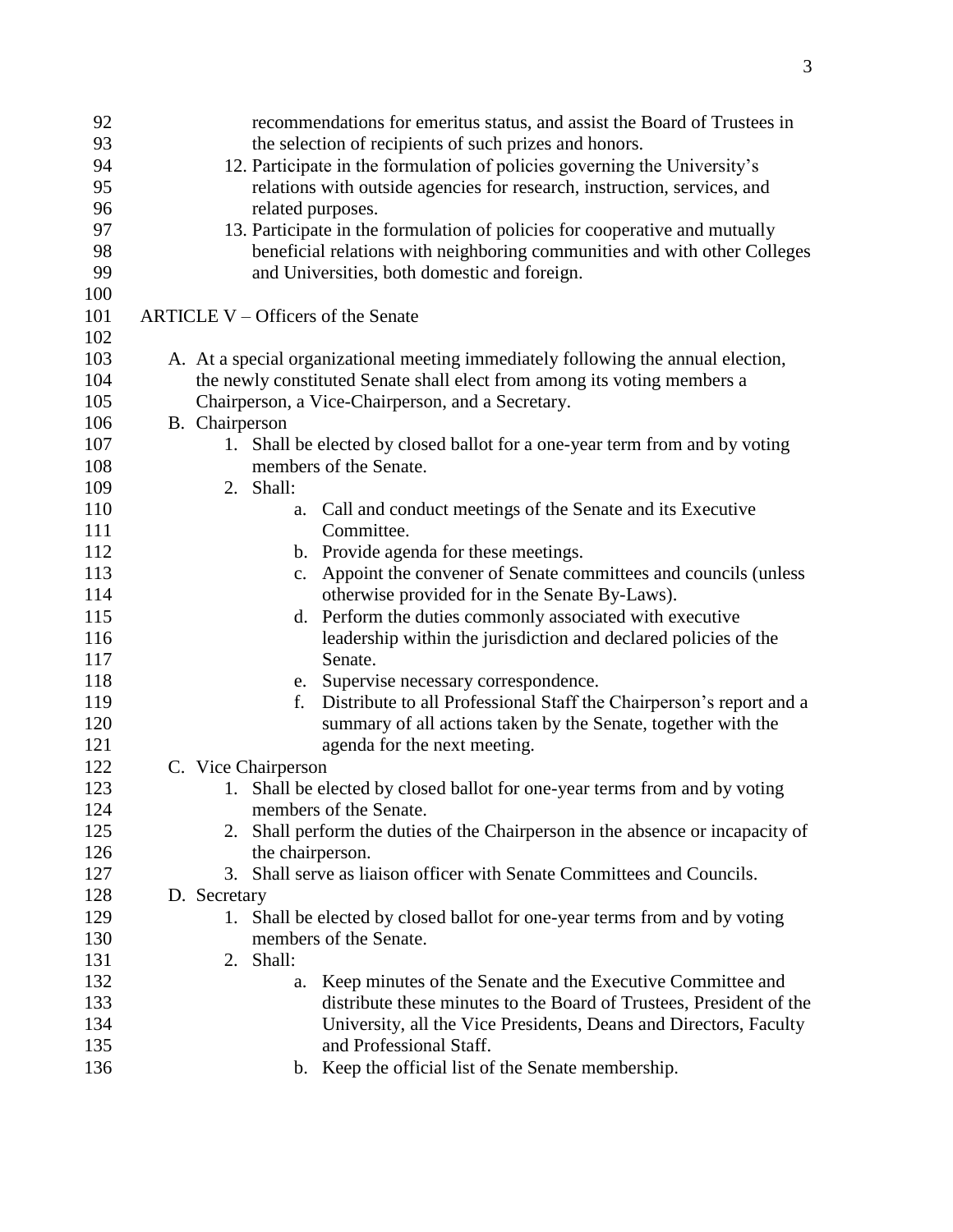| 137 | c. Keep accurate and cumulative records of attendance at meetings                       |
|-----|-----------------------------------------------------------------------------------------|
| 138 | and report absences in the minutes. The Secretary shall send a                          |
| 139 | letter to any Senator who has acquired three or more substituted                        |
| 140 | absences informing the Senator that their "Good Standing" is in                         |
| 141 | jeopardy of being revoked. The Secretary shall send a letter to a                       |
| 142 | Senator who has two unsubstituted absences informing the                                |
| 143 | Senator that their "Good Standing" is in jeopardy of being                              |
| 144 | revoked. The Secretary shall report to the Senate members who                           |
| 145 | have been warned and are no longer in "Good Standing." The                              |
| 146 | Secretary shall send a letter to the College Council, Department                        |
| 147 | Chairperson, Library Elections Committee, or Professional Staff                         |
| 148 | Council as appropriate for the constituency informing them that                         |
| 149 | their Senator is no longer in "Good Standing."                                          |
| 150 | E. Recall and Vacancies of Officers: as provided in Senate By-Laws.                     |
| 151 |                                                                                         |
| 152 | <b>ARTICLE VI – The Executive Committee</b>                                             |
| 153 |                                                                                         |
| 154 | A. There shall be established within the Senate an Executive Committee of six           |
| 155 | members: three regular members elected at-large by the voting members of the            |
| 156 | Senate, the Chairperson, Vice-Chairperson, and Secretary.                               |
| 157 | B. Elected members of the Executive Committee shall be chosen by closed ballot for      |
| 158 | a term of one year.                                                                     |
| 159 | C. The Executive Committee, responsible at all times to the Senate, shall meet on the   |
| 160 | call of the Chairperson in order to conduct the business of the Senate between          |
| 161 | Senate meetings. The Executive Committee shall aid the other Senate Committees          |
| 162 | subject to approval by the Senate. The Committee shall aid the Chairperson in           |
| 163 | preparing the agenda for the Senate meeting.                                            |
| 164 | D. At the request of three members of the Executive Committee, the Chairperson          |
| 165 | shall call a special meeting of the Executive Committee.                                |
| 166 | E. The Executive Committee shall speak and act in the name of the Senate in the         |
| 167 | implementation of Senate policy during the Summer and other times when it is            |
| 168 | impractical to convene the entire body.                                                 |
| 169 | F. Recall and vacancies: as provided in Senate By-Laws.                                 |
| 170 |                                                                                         |
| 171 | <b>ARTICLE VII – Meetings and Procedures</b>                                            |
| 172 |                                                                                         |
| 173 | A. At least once a month meetings should be scheduled at a regular time, date and       |
| 174 | place. Special meetings may be called by the Chairperson of the Senate, a               |
| 175 | majority of the Executive Committee, or on a petition by one-half of the Senate         |
| 176 | voting members, or at the request of the President of the University.                   |
| 177 | B. All members of the University community may be present at Senate meetings, but       |
| 178 | shall not be entitled to the floor, to make motions, or to vote. Visitors may, at their |
| 179 | request and with the approval of the Senate, be given the privilege of the floor.       |
| 180 | C. The parliamentary procedures of the Senate shall be those of Robert's Rules of       |
| 181 | Order Revised. The quorum shall be established by the By-Laws of the Senate.            |
| 182 |                                                                                         |
|     |                                                                                         |